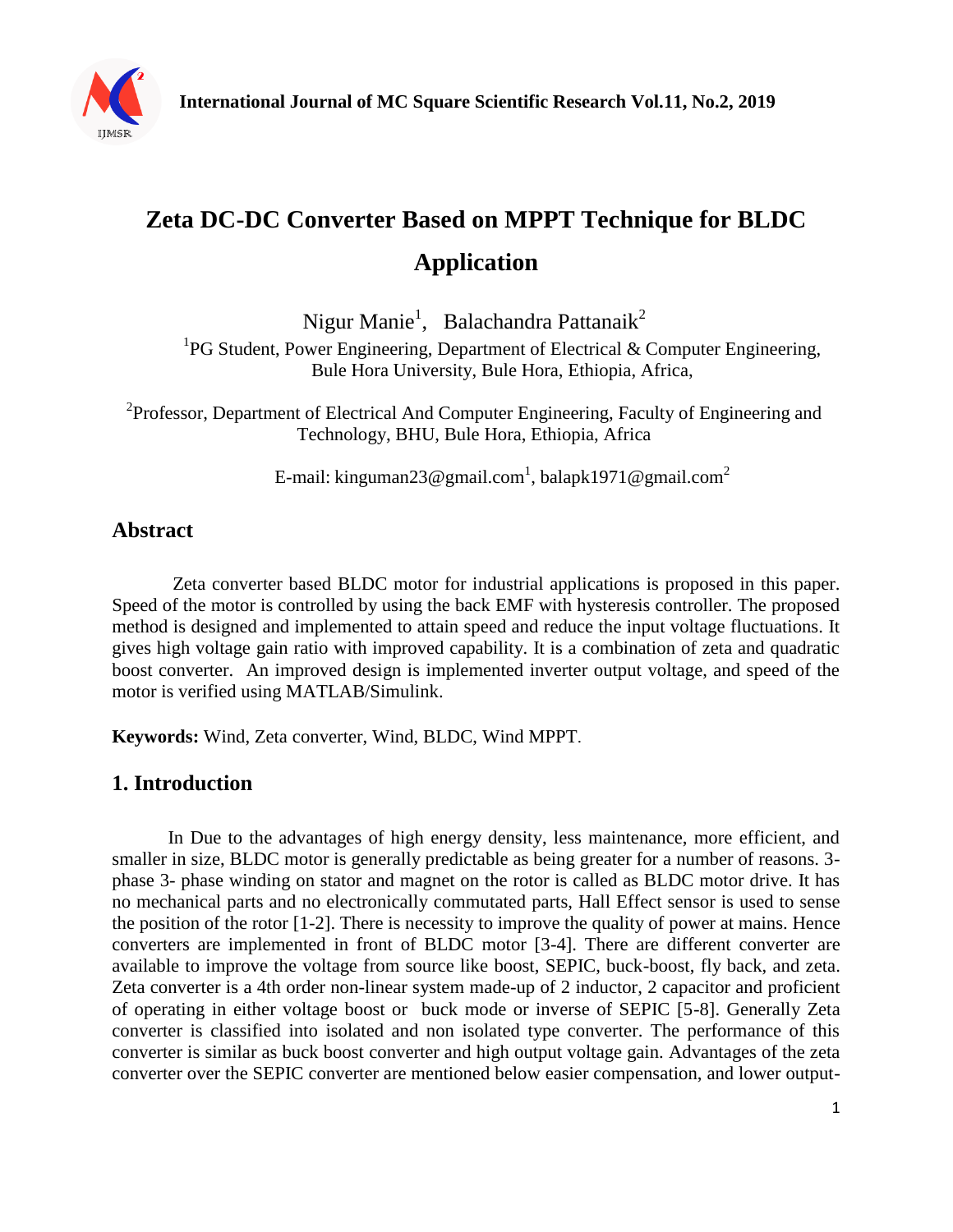

voltage ripple. Among all renewable energy resource wind is also has growing attention in recent days. However, output from the wind generator is depends on the air [9]. It is low conversion efficiency for production. Due to the load variation, wind, this factor reduces the efficiency of the system. MPPT is performs to improve the efficiency of the renewable system which tracks the maximum power point of the wind. In many applications MPPT based control technique is used for DC-DC converter. It is obtained by using the P&O method. Because of it easy to install, maintenance, simplicity and efficiency it is most commonly used [10-11]. In this paper, speed control of BLDC motor using Zeta converter based Hysteresis controller for reducing the settling time of the drive.

## **2. Proposed Methodology**

Improves performance of BLDC motor control using ZETA converter sensor less vector control technique where DC supply is preferred for powering the motor. The sensor less control technique does not use position and speed sensors instead make use of voltage and current measurements. Sensor less vector control technique with back EMF estimation methods corresponds to reference speed commands quickly. A single hysteresis band controller is used to generate reference voltage for sine PWM generation which removes the phase delay in back-EMF which limits ripple in output voltage to a lesser value. The improved performances of sensor less BLDC motor with various control techniques are verified. The dc link voltage, Speed and torque characteristics is achieved using indirect field oriented control method.

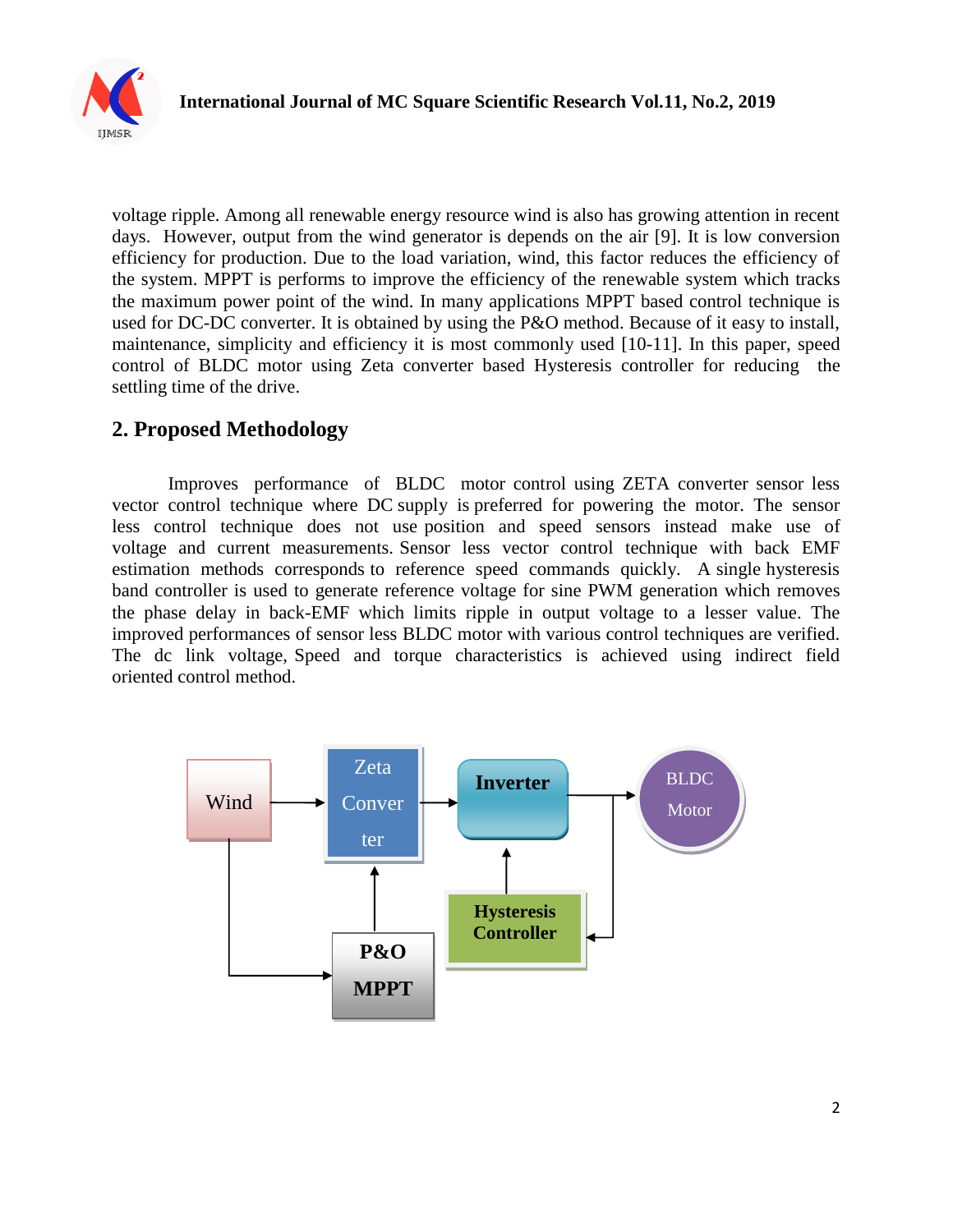

#### **Figure. 1 Proposed Block Diagram**

#### **3. Wind Energy**

PV Wind energy is structure sun based energy. It is origin by the irregular warming of the climate by the sun, variety in the earth surface, and pivot of the earth. Mountains, waterway and impact all vegetation wind stream designs. The change of AC-DC control production utilizing wind turbine strengthen PMSG is appeared in fig. 2. Fig. 3 shows the wind energy generation design in MATLAB. Wind energy expresses that the procedure is utilized to create power. Wind turbine which is utilized to produce power. Wind turbine machine is utilized for changing over the dynamic energy in the breeze into mechanical energy. Mechanical energy is changed over to power the changing over machine is known as a wind generator. There are three key variables influence the measure of energy in turbine can be tackle from the breeze. It comprises of wind speed, air thickness, and cleared area.

$$
P = \frac{1}{2} \rho \text{AreaV}^3 \tag{1}
$$



**Figure. 2 Block Diagram of Wind Energy Generation**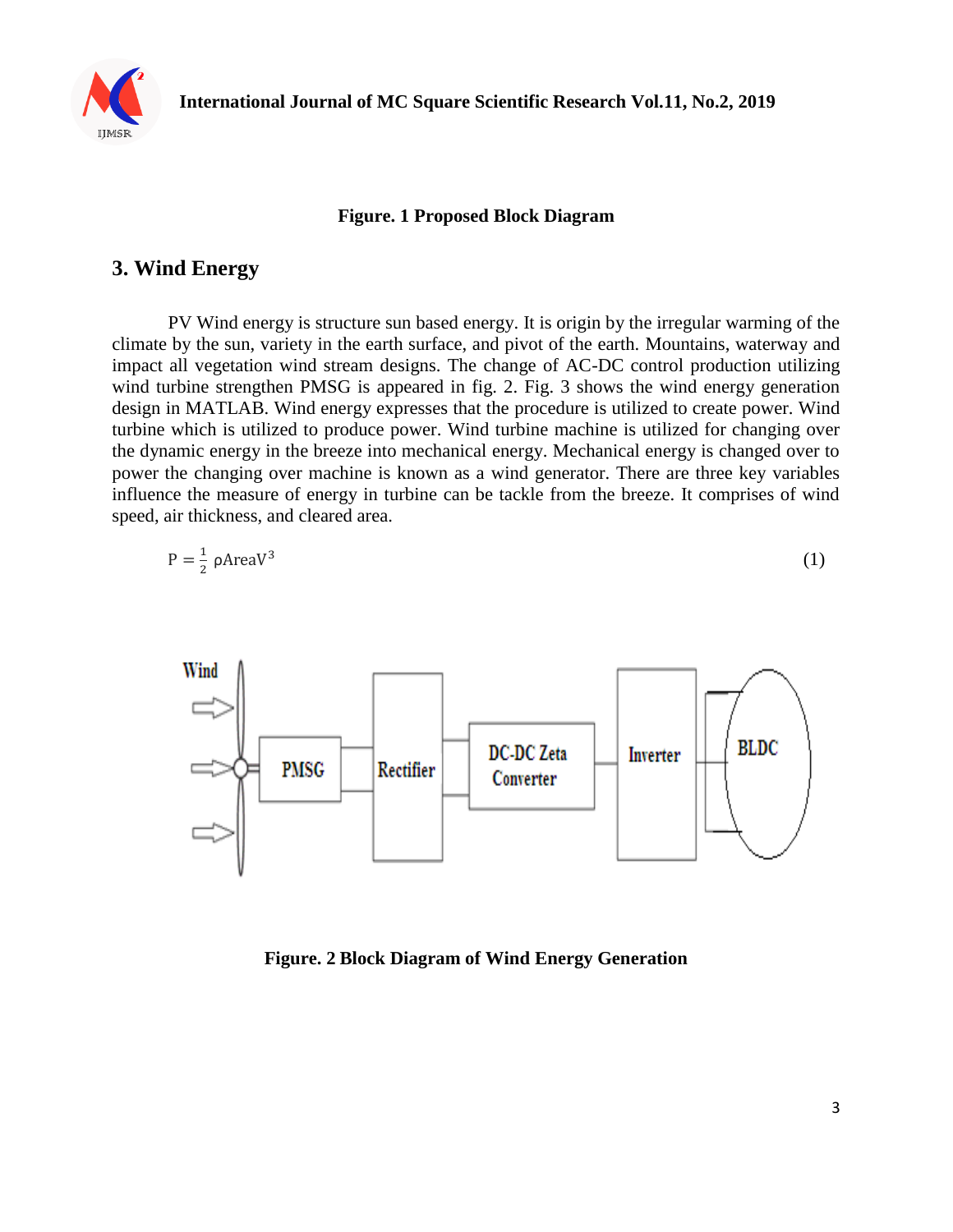



**Figure. 3 Simulink Model of Wind Energy Generation**

#### **4. Zeta Converter**

A zeta converter is a 4th order non direct system. Circuit diagram of the proposed Zeta converter is shown in fig.4. It consists of 2-inductor  $(L1, L2)$ , 2-capacitor  $(C1, C2)$ , 1-switch  $(S)$ and 1-diode. In charging mode, switch (S) is turn ON, then the diode (D) is turn OFF. In this period, the current flows through an inductor and drawn voltage from the source. In discharging mode, switch (S) is turn OFF and the diode (D) is ON, energy from the source is discharging through the load. Reduce DC link capacitor voltage stress that appeared by the torque ripples at the BLDC motor drive.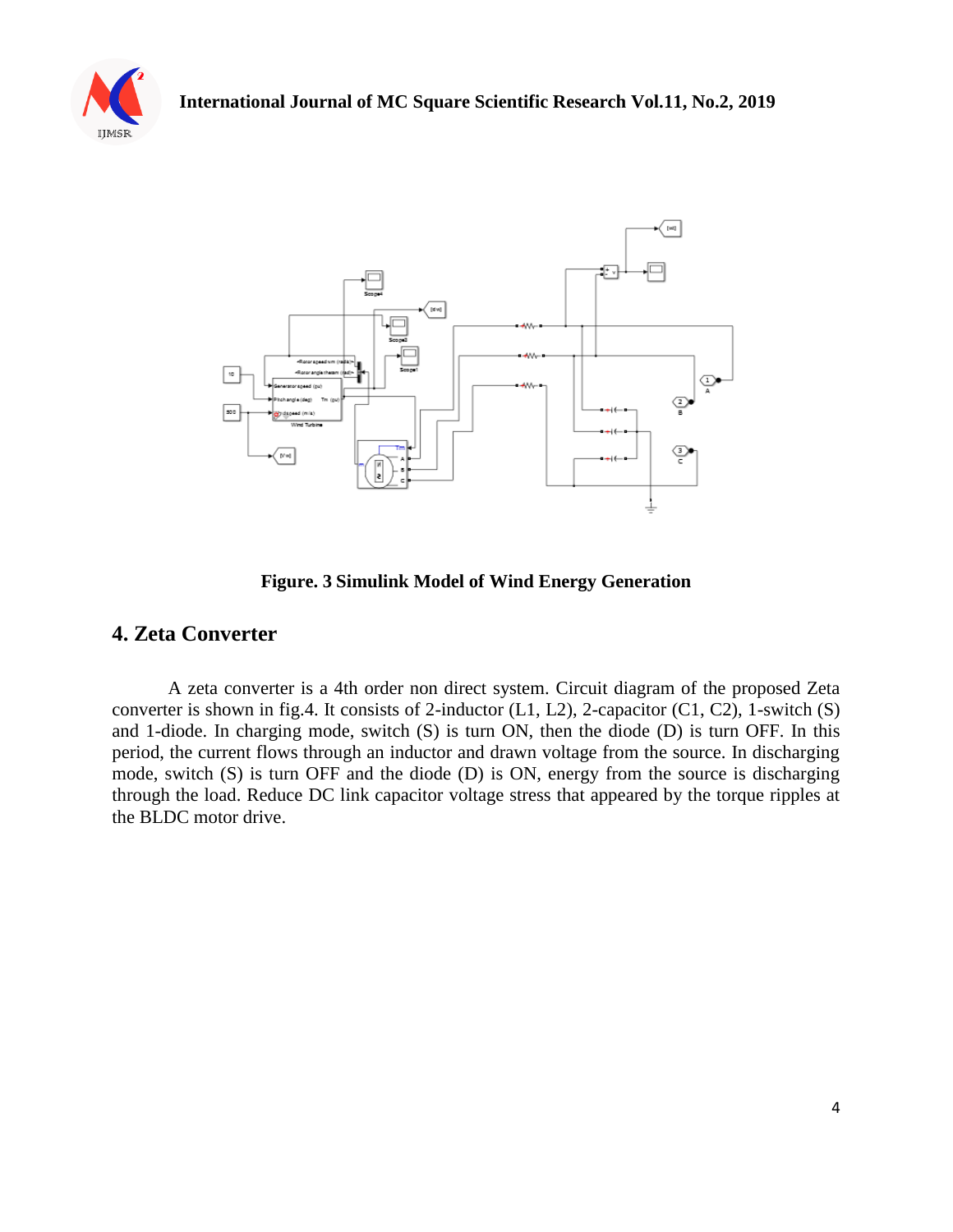



**Figure. 4 Circuit Diagram of Zeta Converter** 

The zeta converter output voltage is

$$
\frac{V_{\text{output}}}{V_{\text{input}}} = \frac{D_0}{1 - D_0} \tag{1}
$$

## **5. MPPT**

There are different control techniques and algorithms used for the MPPT process. The algorithms are based on the iterative method such as Perturb and Observe (P&O) and Incremental Conductance approach. Figure 4 shows the MATLAB diagram of incremental conductance approach. This paper employs the incremental conductance method because it has advantage of producing the accurate results than the P&O approach. The incremental conductance method summons the process of measuring and calibrating the voltage and current incremental changes of the wind array. The conditions are given by,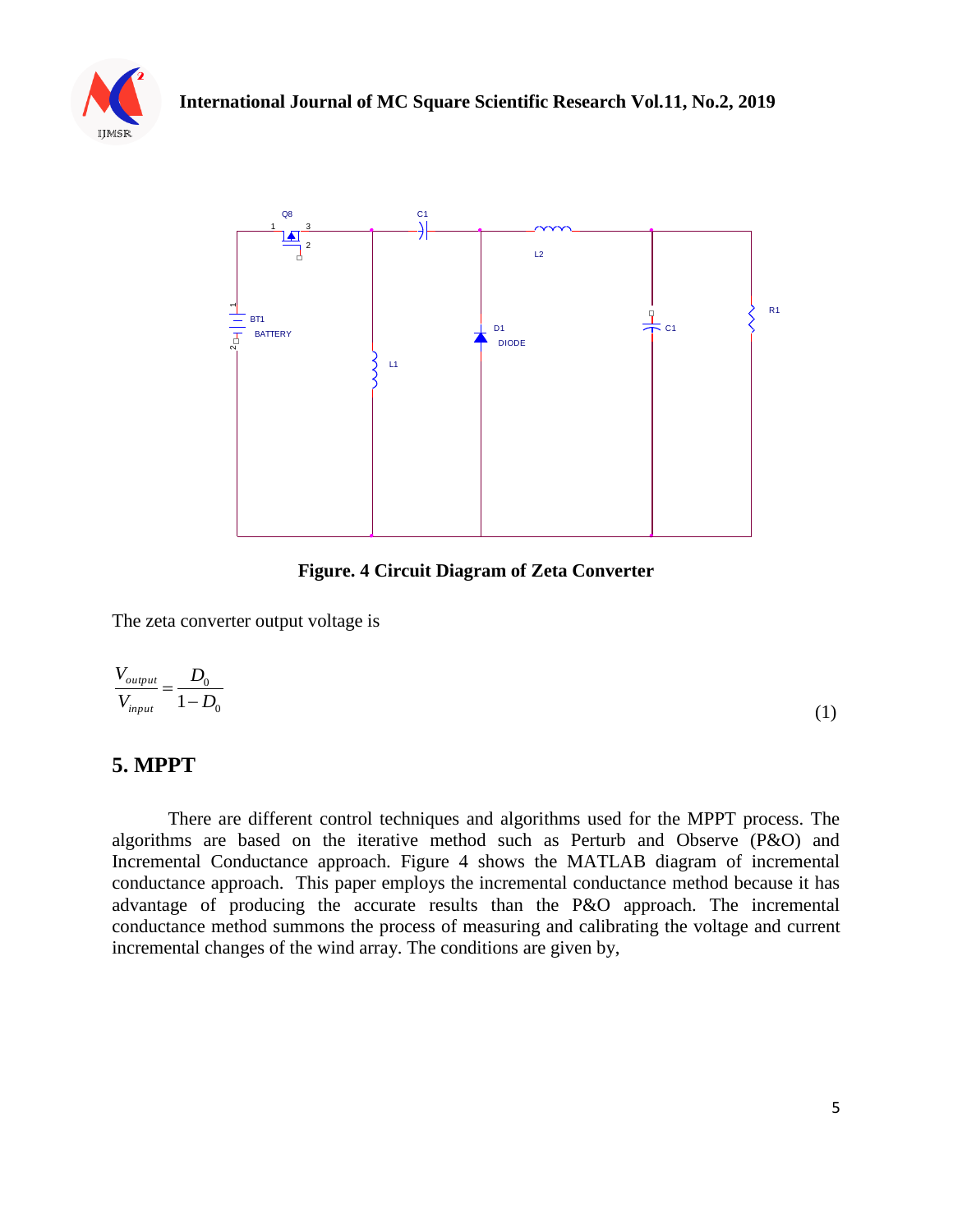



**Figure. 5 MPPT Model in Simulink**

#### **6. Back EMF Observer**

To validate the speed and position of motor for applying sensor less control procedure back EMF observer technique is utilized. This technique depends on BLDC engine scientific model with straightforward estimations and no tuning procedure included. The capacity of spectator is to appraise back EMF of BLDC engine drive from detected estimation of terminal voltage and flows at BLDC engine windings. Back EMF is determined from line voltage and line current flow utilizing connection given in condition (1).

$$
\begin{bmatrix} V_a \\ V_b \\ V_c \end{bmatrix} = \begin{bmatrix} R & 0 & 0 \\ 0 & R & 0 \\ 0 & 0 & R \end{bmatrix} \begin{bmatrix} i_a \\ i_b \\ i_c \end{bmatrix} + \begin{bmatrix} L - M & 0 & 0 \\ 0 & L - M & 0 \\ 0 & 0 & L - M \end{bmatrix} \frac{d}{dt} \begin{bmatrix} i_a \\ i_b \\ i_c \end{bmatrix} + \begin{bmatrix} e_a \\ e_b \\ e_c \end{bmatrix}
$$
 (2)

#### **7. Hysteresis controller**

The sensor less control scheme including reference voltage signal generation for hysteresis sinusoidal PWM generation and closed loop control involved is shown in figure 3.6. The current process of sensor less control technique in any motor control applications is sensing three phase voltage, current and back-EMF of motor and then deriving required speed or position signal from machine mathematical model. Performance enhancement of the sensor less controller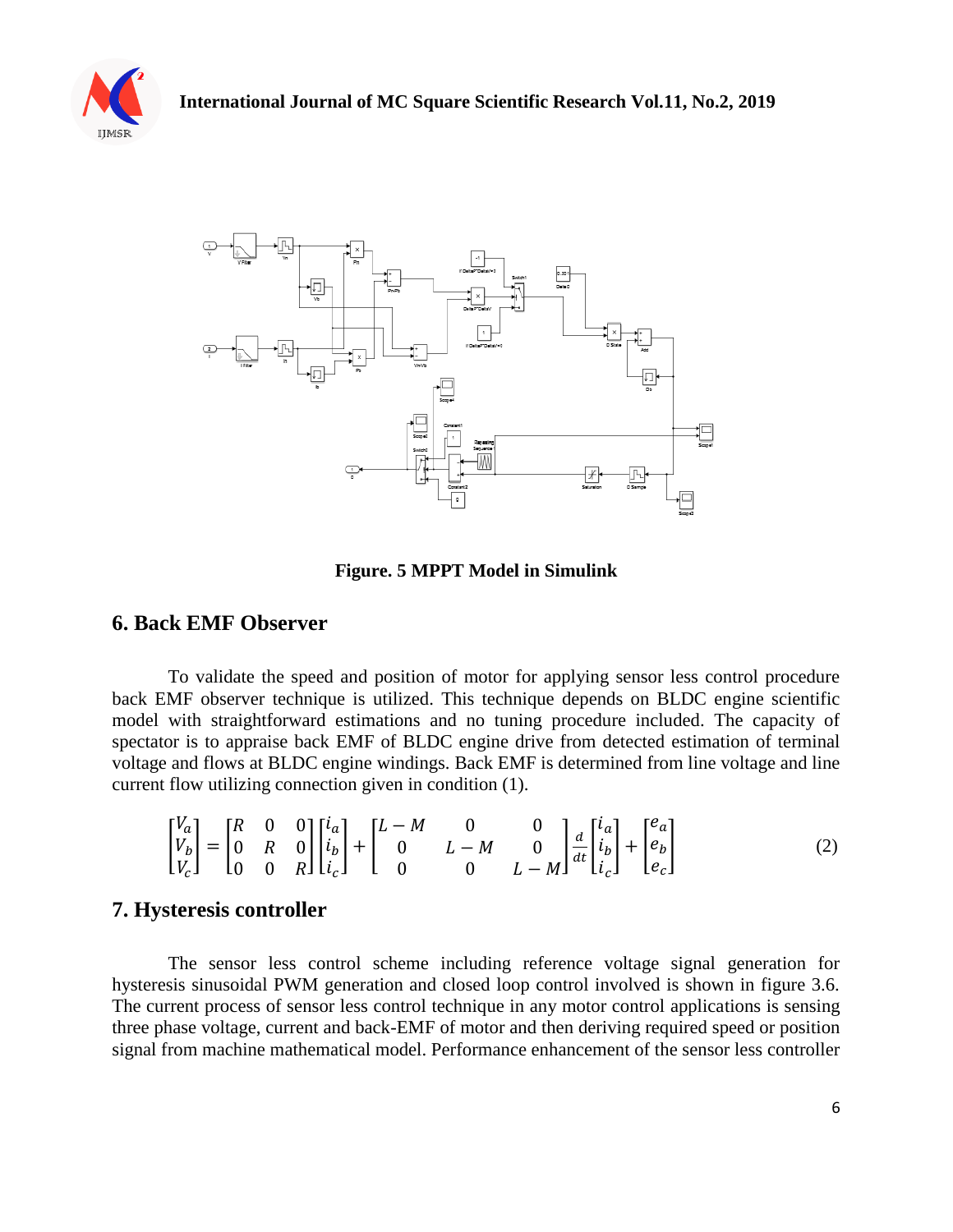

is done by adding a low pass filter to remove noise and higher frequency components from sensed three phase voltage.



**Figure. 6 Hysteresis Controller**

### **7. Simulation Results**

Closed loop overall simulink diagram of Zeta converter based BLDC motor control is delineated in Fig.7. Power from Source is fed to the zeta converter which boosts the input voltage with the 3.75 voltage gain ratio. Then it transfers to the load BLDC drive through three phase inverter. The generated voltage and current feedback to the back EMF observer and it produces the speed as input of Hysteresis controller which control and generates pulses to the inverter with the help of current regulator.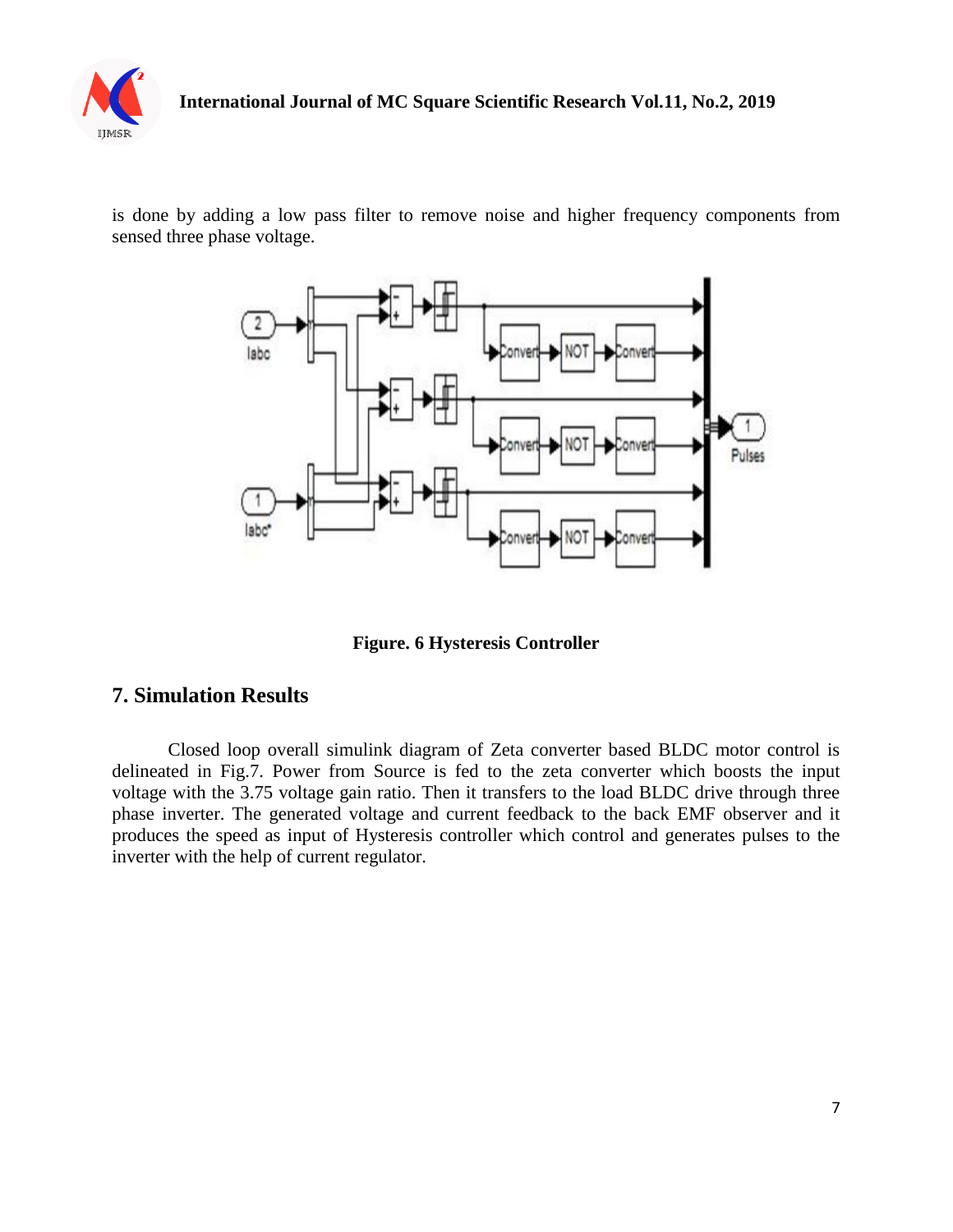



**Figure. 7 Simulink Model of the Proposed Zeta Converter Fed BLDC Motor**

Fig. 8 represents the waveform of wind voltage and current and its value is 80V, and 8amps. Fig.9 shows the DC link capacitor voltage of the Zeta converter and its value is 300V.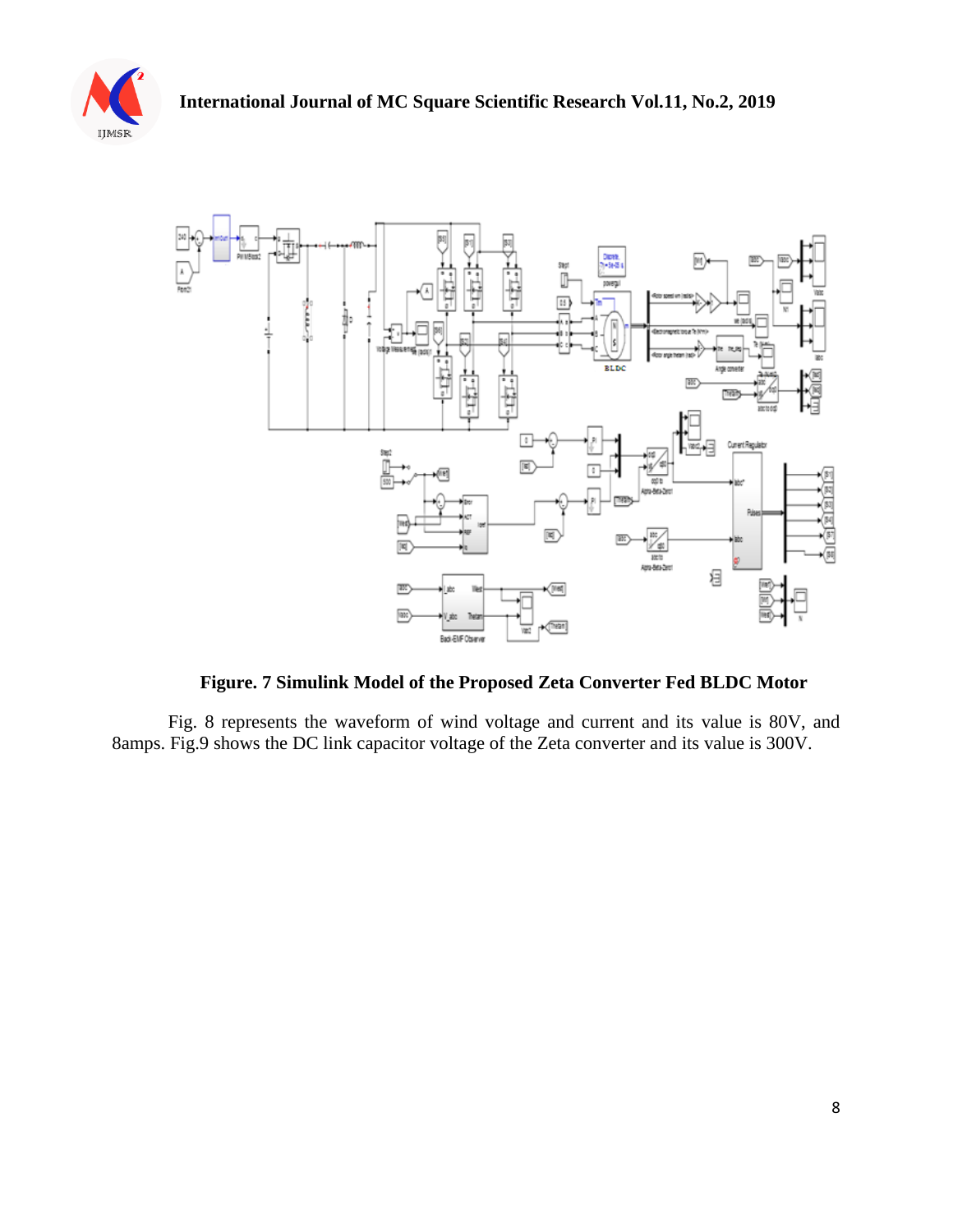



**Figure. 8 Wind Voltage and Current**



**Figure. 9 DC Link Capacitor across Voltage Waveform**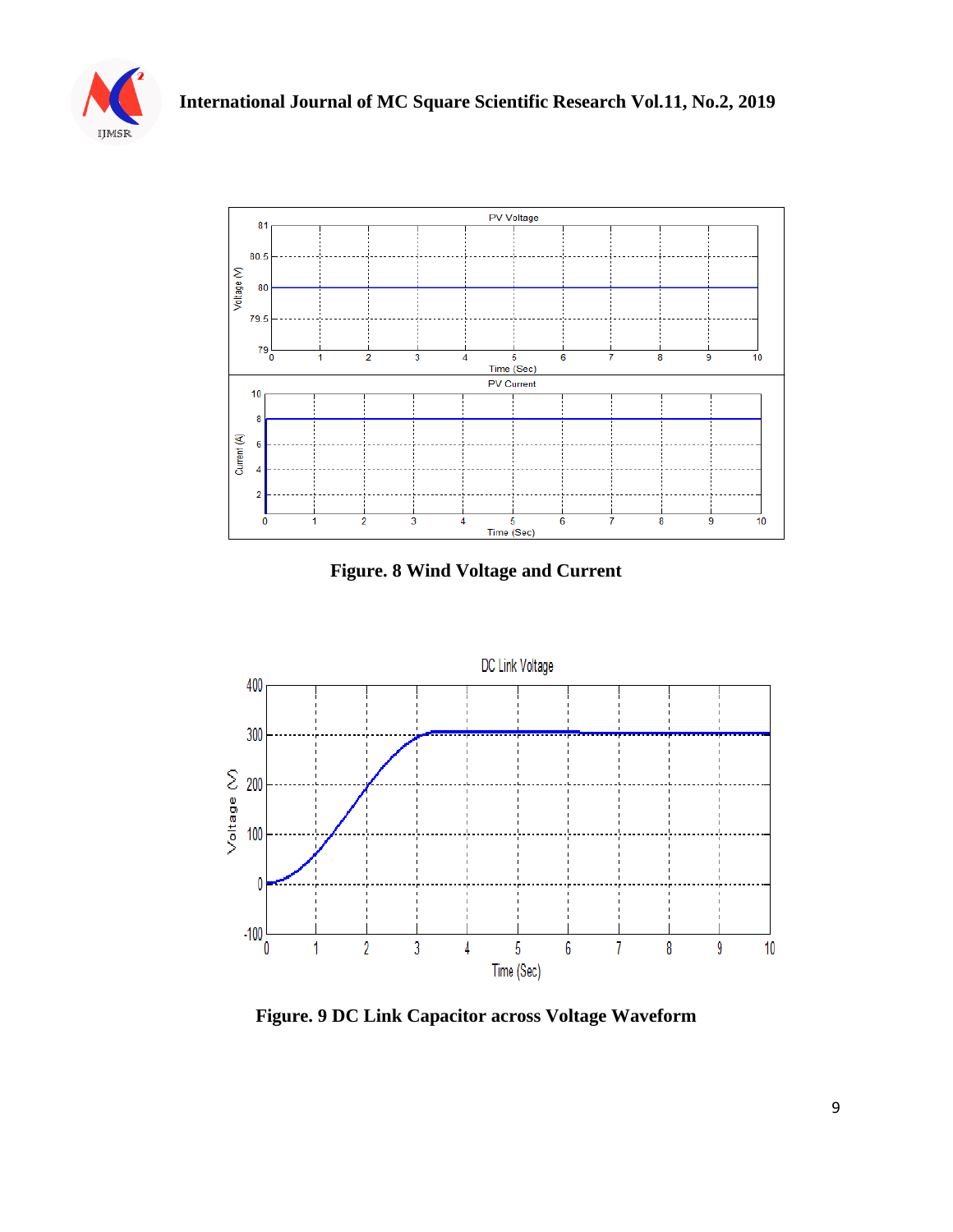



**Figure. 10 Three Phase Voltage and Current Waveform**



**Figure. 11 Speed of a BLDC**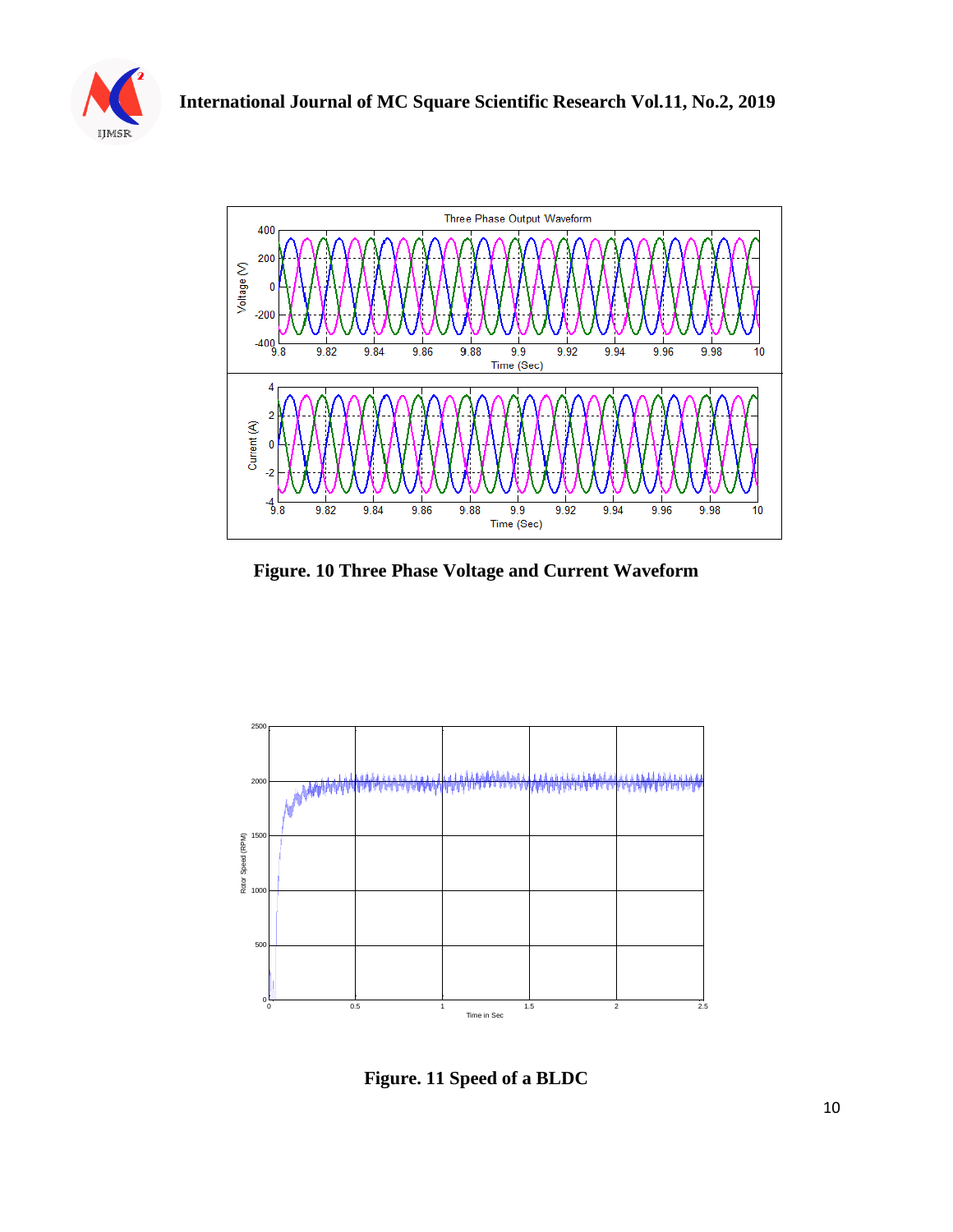

## **7. Conclusion**

This paper presented a speed controller using a PI controller for hysteresis of BLDC drives fed by a ZETA converter from wind source. Low voltage gain is achieved through ZETA converter using fuzzy logic controller. The project describes the ZETA converter fed BLDC drive. The topology can effectively reduce the capacitor voltage stress and improve the DC link capacitor voltage gain and its value 300V. The settling time of the BLDC motor drive is 0.2sec. The output results are obtained, and the obtained results are verified through Matlab/Simulink.

## **References**

1. X. Zhou, Y. Zhou, C. Peng, F. Zeng, X. Song, "Sensorless BLDC motor commutation point detection and phase deviation correction method", IEEE Transactions on Power Electronics, vol. 34, no. 6, pp.5880-5892, 2018.

2. V. Verma, N.S. Pal, B. Kumar, "Speed Control of the Sensorless BLDC Motor Drive through Different Controllers", In Harmony Search and Nature Inspired Optimization Algorithms-Springer, pp. 143-152, 2019.

3. C.S. Raju, S. Samanta, "Torque Ripple Reduction of BLDC Motor with CUK Converter", IEEE International Conference on Power Electronics Drives and Energy Systems (PEDES), pp. 1-6, 2018.

4. V. Bist, B. Singh, "A reduced sensor PFC BL-Zeta converter based VSI fed BLDC motor drive", Electric Power Systems Research, vol. 98, pp.11-8, 2013.

5. R. Kumar, B. Singh, "BLDC motor-driven solar PV array-fed water pumping system employing zeta converter", IEEE Transactions on Industry Applications, vol.52, no.3, pp. 2315- 22, 2016.

6. M.J. Joseph, F.T. Josh, R. Lamare, B.V. Mathew, "Analysis of Power Electronic Converters for Electric Vehicle Applications", Journal of Physics: Conference Series, vol. 1362, no. 1, 2019.

7. C.H. Basha, C. Rani, S. Odofin, "Analysis and Comparison of SEPIC, Landsman and Zeta Converters for PV Fed Induction Motor Drive Applications", International Conference on Computation of Power, Energy, Information and Communication (ICCPEIC), pp. 327-334, 2018.

8. S.R. Reddy, D. Mercy, V.P. Arofant, M. Mani, "PMSG fed Zeta converter Based Micro Wind Energy Conversion System", International Journal of Pure and Applied Mathematics, vol.119, no.12, pp.15545-52, 2018.